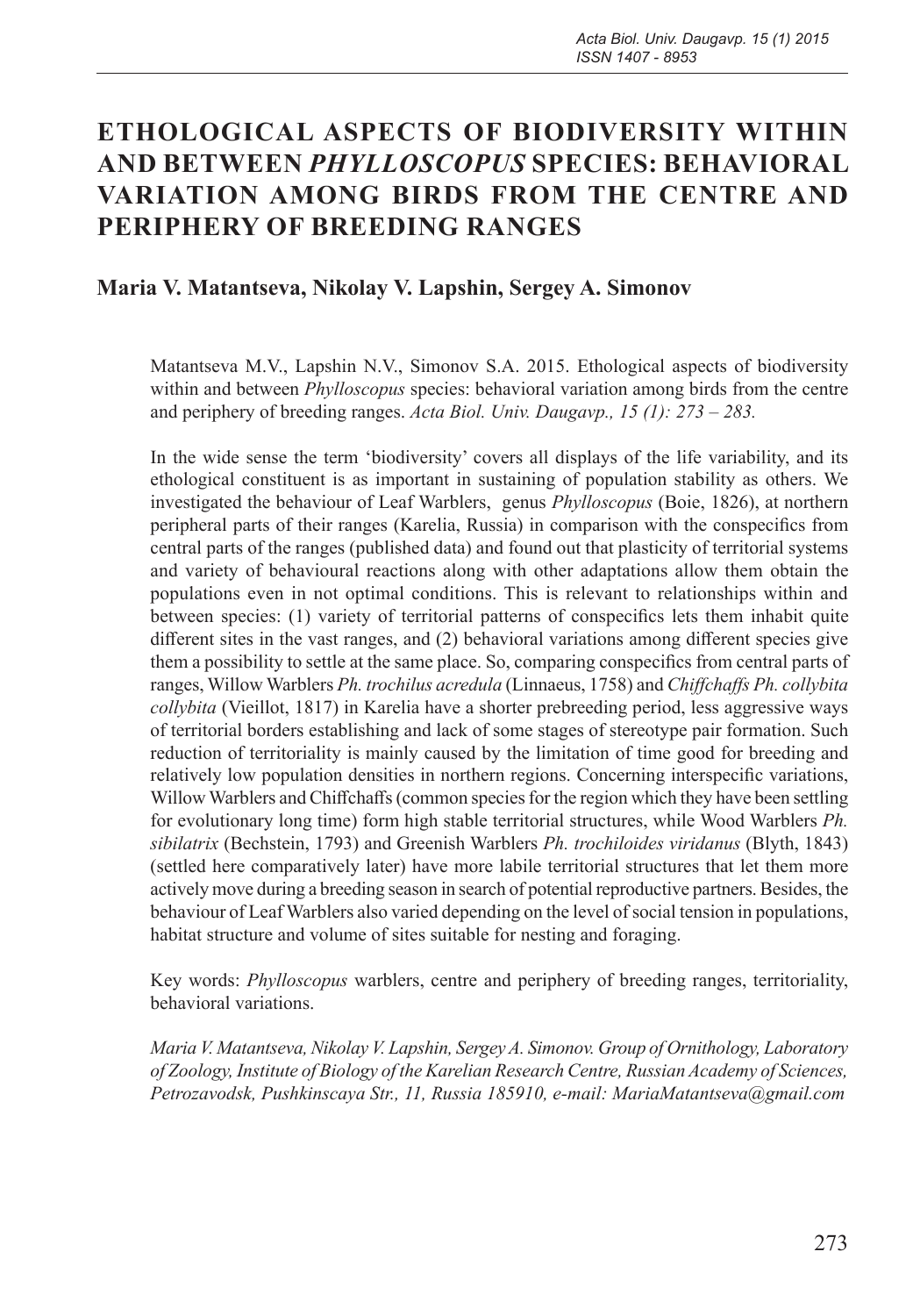### **INTRODUCTION**

In the wide sense the term 'biodiversity' covers all displays of the life variability, and its ethological constituent is as important in sustaining of population stability as others. We investigated the behaviour of small passerine birds at northern peripheral parts of their ranges (Karelia, Russia) in comparison with the conspecifics from central parts of the ranges (published data). Our model objects are Leaf Warblers, genus *Phylloscopus* (Boie, 1826): Willow Warblers *Ph. trochilus acredula* (Linnaeus, 1758), Chiffchaffs *Ph. collybita collybita* (Vieillot, 1817), Wood Warblers *Ph. sibilatrix* (Bechstein, 1793), and Greenish Warblers *Ph. trochiloides viridanus* (Вlуth, 1843). Main characteristics of the territorial behaviour of the Leaf Warblers in Karelia connect with the fact that different species live here under conditions of different ecological situations: there are differences in such parameters as the history of local population formation, remoteness from the northern borders of their ranges, number and population density in the region. Their ways and extension of migrations and wintering areas also differ as well as the terms and duration of stages of a reproductive period. An important note here is that Willow Warblers and Chiffchaffs have been inhabiting this region for evolutionary long time, whereas Wood Warblers and Greenish Warblers settled here relatively recently (Lapshin 2000, 2005, 2009, Zimin 2001). Data on Wood Warblers in North-West Russia, including Karelia, appeared only in late19th – early 20th century (Büchner 1887, Zarudny 1910, Bianchi 1914). Greenish Warblers are known in this area since the late 1870s (Kokhanov 1987), and the first nest of the species was found in Karelia in 1974 (Lapshin 2004).

#### **MATERIAL AND METHODS**

In 2007 – 2014 we thoroughly investigated the territorial and reproductive behaviour of the model species at the northern periphery of their ranges. We strengthened our observations by adding the data from the long-term research on Leaf Warblers which have been conducting in Karelia since 1973. The integrated data array on the behaviour of Leaf Warblers at the northern parts of their ranges was compared with the published data related to the central parts of these species breeding ranges.

In the northern periphery of the model species ranges the controlled plots were established in the Republic of Karelia, North-West Russia, on the base of the Biostation "Maychino" of the Institute of Biology, Karelian Research Centre, Russian Academy of Sciences. For Karelian climate it is characteristic to get quite low air temperatures in spring and summer as compared to the central parts of the species ranges, frequent returns of colds in spring and early summer, and general weather instability. At that, in Karelia relatively low temperatures in spring and summer are partly compensated by longer duration of the daylight hours, and hence, birds are able to maintain the positive energy balance (Zimin 1988).

Since the main tasks of the work were brought to the thoroughly study of bird behaviour, their realization was possible only by observations of the individually marked animals. Thereby we captured birds with mist nets and special nest traps and marked them with individual combinations of colored rings. During the work we registered and characterized all the observed aspects of bird behaviour at different stages of a reproductive period. We conducted the observations every day during the whole continuance of daylight hours and investigated the characteristics of territorial and reproductive relationships, conducted search for nests and subsequent observations to determine their fate.

We studied the bird territoriality with the point mapping method permissive to define sizes and configurations of territories marked by singing males (Odum & Kuenzler 1955). The core of this method is to determine the so-called 'maximum-territory' by means of mapping of a singing male's locations continuously during 0.5 to 3 hours twice a day (in the morning and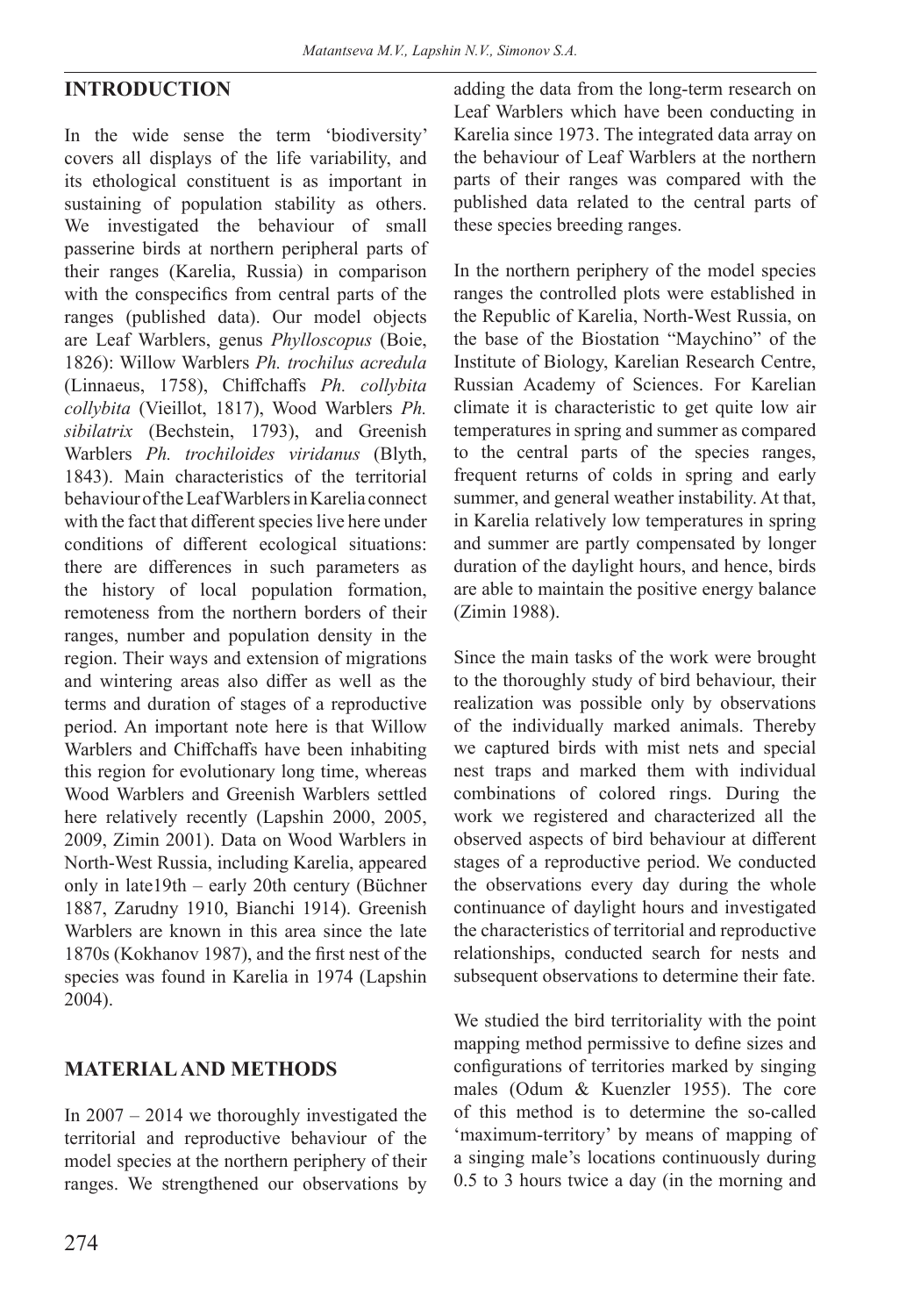afternoon). A bird's locations should be mapped every 5 minutes of observations or every each more or less noticeable movement of a controlled bird must be recorded as much as we get 12 points in a period of one hour. Every hour of observations the extreme points are connected to get a prominent polygon (maximum-territory), which area exceeds the area of a territory used every day. With the number of observations increasing the ultimate level of measurements will be achieved, when each subsequent one hour series leads to increase area not more than 1 %. According to the method, this level is sufficient for the complete definition of the territory and, as a rule, can be achieved for  $1 - 3$ days.

We modified the described method to get more accurate and detailed data. During our observations of singing males we indicated the high at which they song as far as possible to appreciate the three-dimensional positions of their territories. In order to trace the dynamic of the configuration, area and attitude of each territory during a reproductive season, we conducted the observations throughout the entire period of a controlled bird's being at a study plot. We also registered all the facts of defense of territories and mapped them.

For work with maps we used such programs as Arc View GIS 3.2 (Ivironmental Systems Reseach Institute, Inc., 1992 – 1999) and OziExplorer 3.95.4m (D & L Software Pty Ltd, 2005). Statistical analysis was carried out with the software package of SPSS 11.0.1 (SPSS Inc., 2001).

As a whole, for 8 seasons (May – September  $2007 - 2014$ ) we conducted about 9000 hours of observations of Leaf Warblers in nature and mapped about 19300 locations of these birds during the process of territory demonstration. We found and controlled 190 nests of Leaf Warblers and ringed 1149 individuals, including nestlings. In order to take into account influence of weather on bird behaviour, we recorded the weather conditions of the seasons. We also obtained the data on the ecology of Leaf Warblers in Karelia for 1973 – 2006.

#### **RESULTS AND DISCUSSION**

The territorial behaviour typical for the Leaf Warblers had been studied by many researchers (Howard 1920, May 1949, Ovchinnikova & Firsova, 1971, Ryabitsev 1993, Enemar et al. 1979, Simms 1985, Jakobsson1988, Radesäter & Jakobsson 1989 et al.) therefore its main



Ph. trochilus Ph. collybita Ph. sibilatrix Ph. trochiloides Fig. 1. Population densities of the Leaf Warblers in the study area at different stages of reproductive seasons of 2007 – 2014.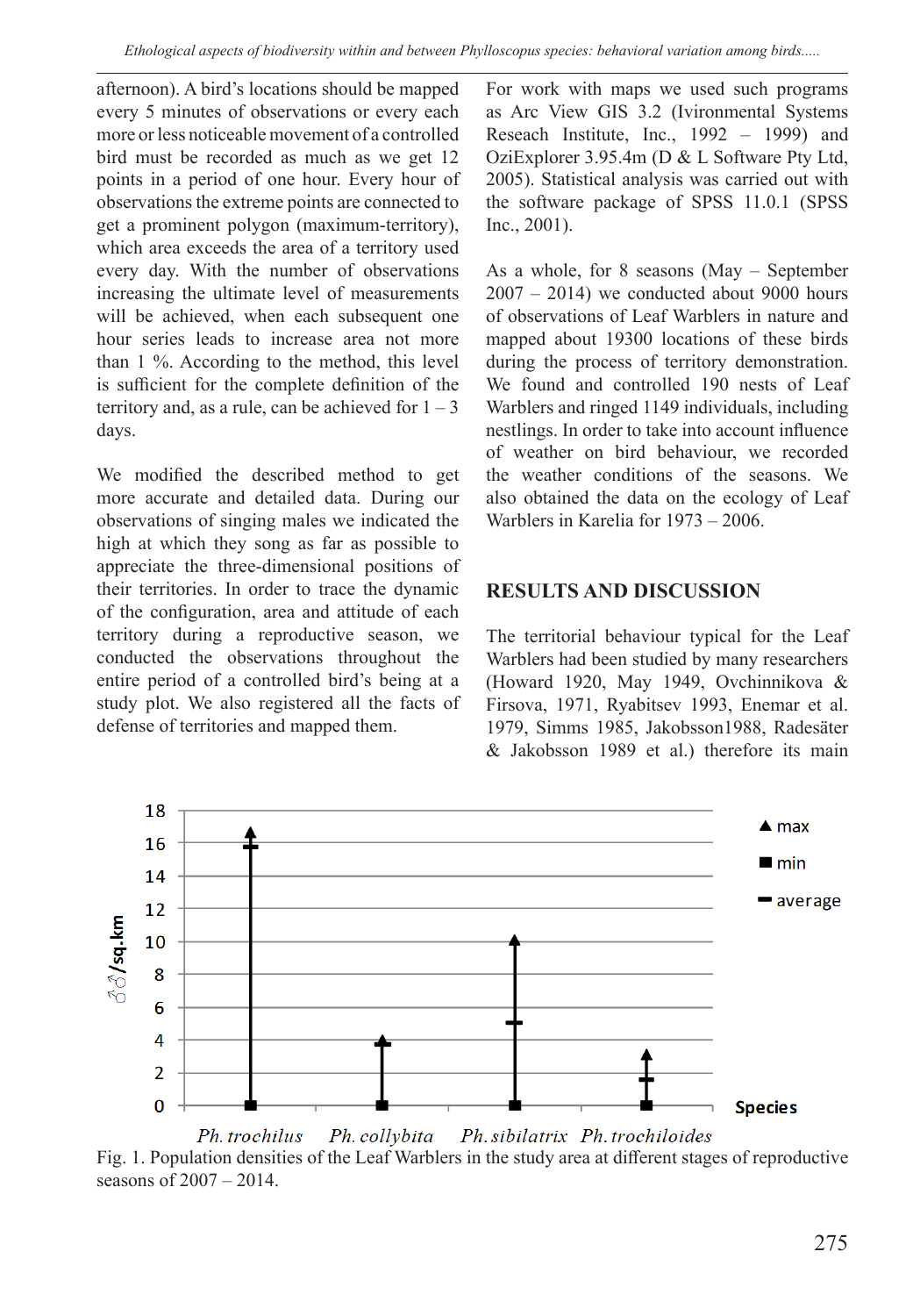*Matantseva M.V., Lapshin N.V., Simonov S.A.*

| Table 1. Sizes of maximum-territories of Leaf Warblers registered in Karelia in 2007 – 2014, $m^2$ |    |               |               |
|----------------------------------------------------------------------------------------------------|----|---------------|---------------|
| <b>Species</b>                                                                                     | N  | <b>Median</b> | Limits        |
| Ph. trochilus                                                                                      | 60 | 1032.5        | $378 - 10719$ |
| Ph. collybita                                                                                      | 19 | 5870          | $483 - 25684$ |
| Ph. sibilatrix                                                                                     | 30 | 1894          | $384 - 5987$  |
| Ph. trochiloides                                                                                   | 21 | 3166          | $574 - 16120$ |



Fig. 2. The overlapping of projections of Chiffchaff territories ('maximum-territories' according to the point mapping method) and the real segregating of the territorial rooms in space: a scheme.

characteristics are well-known. However, less is known about the specifics of the territorial behaviour under different ecological conditions, which is the main focus of this paper.

*Attitude, demonstration and defense of territories*. Under the conditions of the study area, territories of birds of the same species were usually demarcated from each other, and males as a rule attacked other conspecific males in case of intrusion into their territories. The maximum number of such conflicts was registered for Willow Warblers and Wood Warblers. Aggressive clashes of Greenish Warblers were not observed, that may be caused by their low population densities in the study seasons (Fig. 1) and the lack of high competition for the space.

Chiffchaffs usually defended their territories, but in 2007 two males of this species often sang close to each other and flew into the neighbor's territory quite far. Thus, their territories partly overlapped that was rather untypical for the species. Previously (in 1979 – 2006) such an overlapping of territories also periodically registered. In number of the cases, when projections of territories on the ground overlapped, the real three-dimensional positions of the territorial rooms were segregated owing to the fact that one of these males sang at the bigger high above the ground than the other male (Fig. 2). More seldom there were the situations, when the extreme posts of singing were 300 to 500 and more meters apart. These posts (as a rule, at high trees) were usually demonstrated and defended by a male (Lapshin 2000). In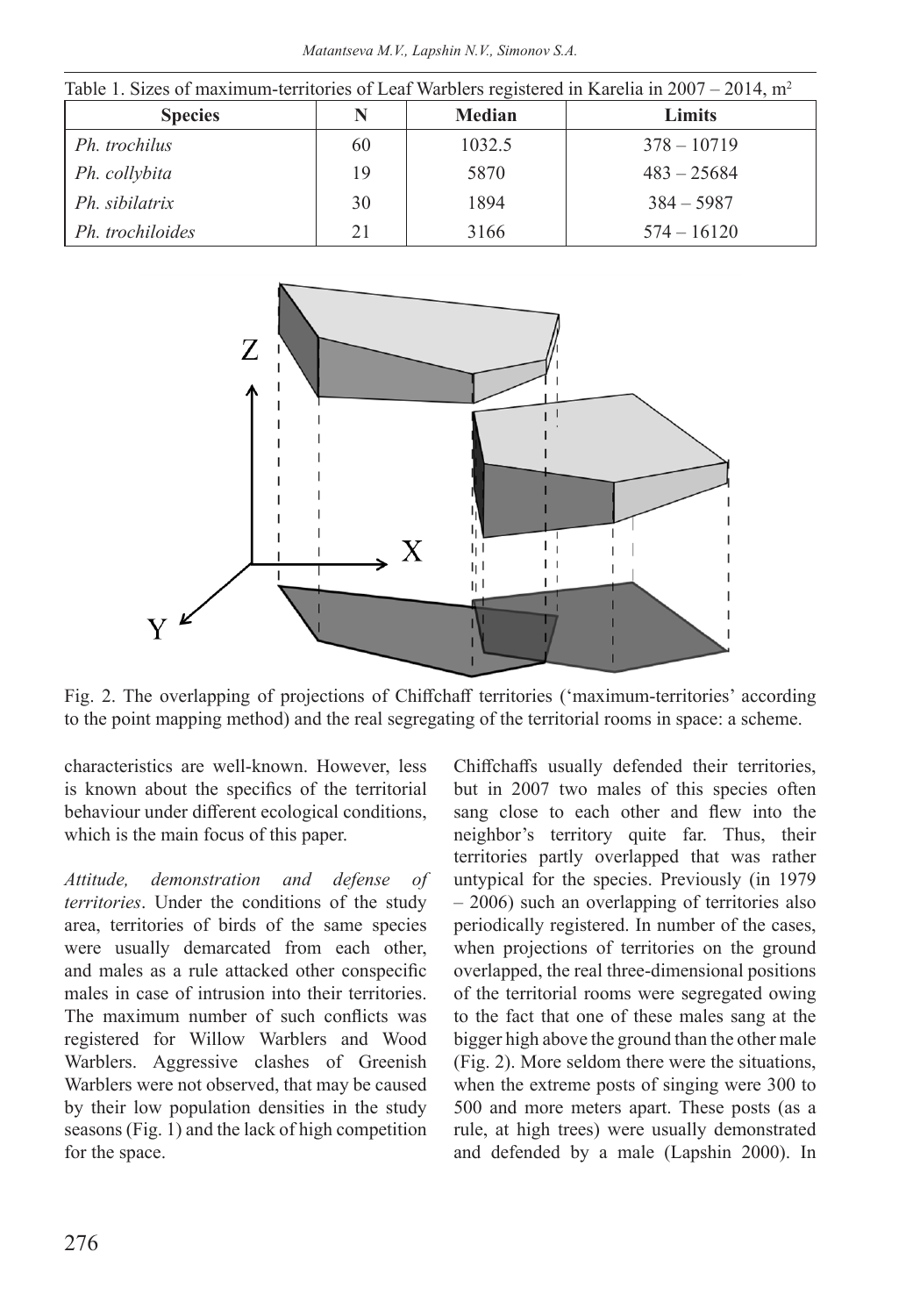such cases the territory was more a line than a polygon (Fig. 3).

*Sizes of territories*. Sizes of demonstrated territories in different species of Leaf Warblers registered in 2007 – 2014 are shown in Table 1. Though in every certain case a size of a territory was determined in many respects by the habitat structure and volume of sites suitable for nesting and foraging, as a whole these parameters were quite big for the model species and they were even bigger in previous years (Lapshin 1978, 2000). That exceeded sizes of these species territories measured in other parts of their ranges (May 1949, Geissbühler 1954, Simms 1985; Piotrowka & Wesołowsky 1989, Glutz von Blotzheim & Bauer 1993 et al.). Especially large territories were demonstrated by males of Chiffchaffs and Greenish Warblers.

*Specifics of the territorial behaviour of Leaf Warblers which have been inhabiting the region for evolutionary long time*. Willow Warblers and Chiffchaffs, as we noted above, are the species that have been breeding in Karelia for evolutionary long time and adapted to the local conditions well enough in different aspects. This concerns the adaptations of the year cycles and mates with the behaviour, including territorial

behaviour. Characterizing the main specifics of these birds' territorial behaviour, first of all we should describe the following items:

1. On average, males of Chiffchaffs and Willow Warblers appeared in the breeding areas and occupied their territories earlier than other Leaf Warblers (Fig. 4), and in most cases they stayed at these initially occupied territories for the entire duration of a reproductive period.

2. The territories of these birds were quite stable: shifts in space and size changes were minor.

3. Every year most of the local territorial Willow Warbler males successfully attracted females, although some of them stayed single due to the number prevalence of males over females (Fig. 5).

It is should be noted, that the ratio of Chiffchaff single males was quite big despite the fact that birds of this species have been inhabiting the region for a long time and this is compared with the share of unmated males in species new for the region (Fig. 5). Chiffchaffs live in Karelia closer to the range borders than Willow Warblers (Lapshin 2000), in this connection the number of females is very unstable and usually low, that makes for such a great number of single males in the spring-summer populations of Chiffchaffs in this region.



Fig. 3. The example of a 'line-territory' of a Chiffchaff male.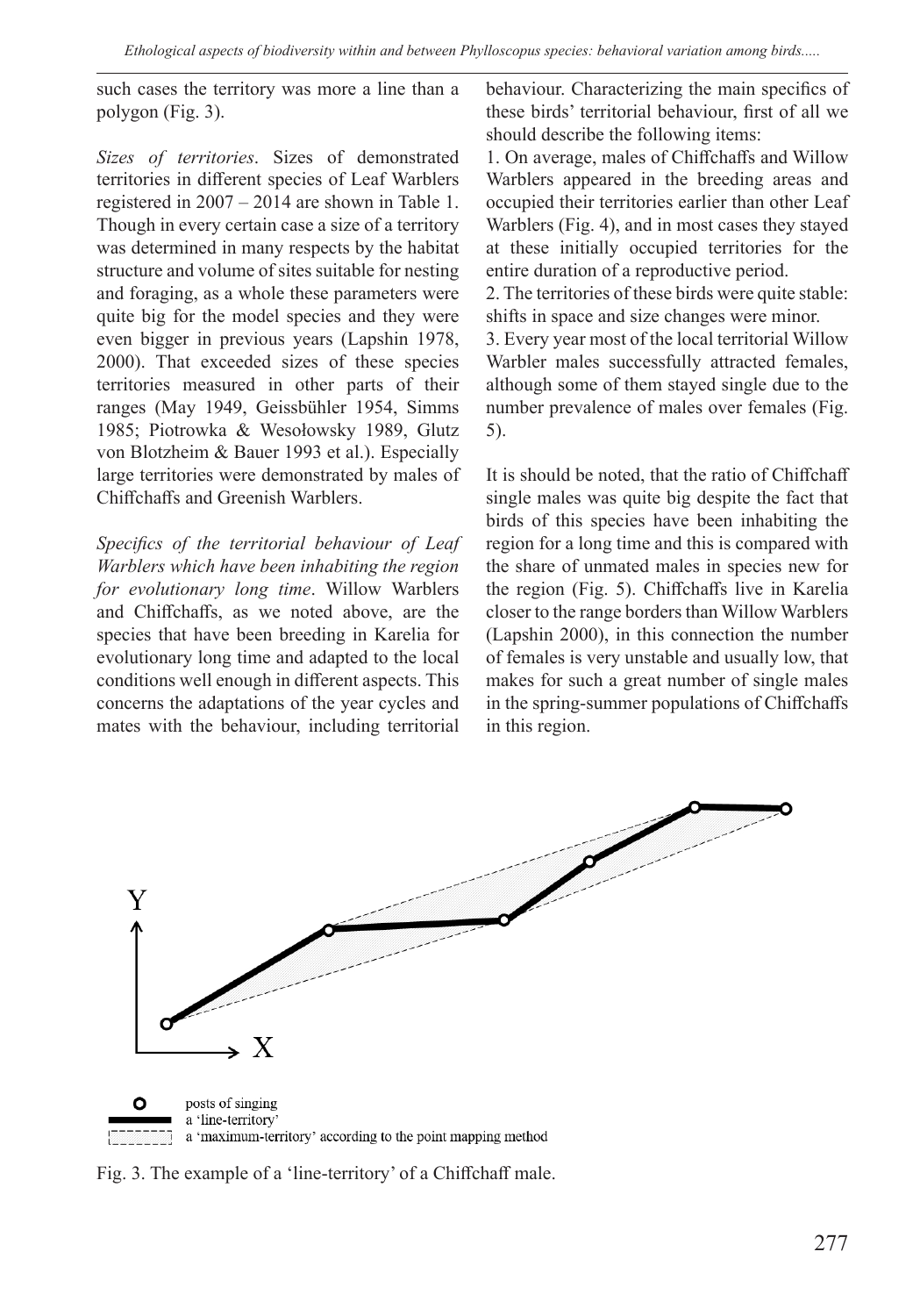Thus, spatial territorial structures of populations in Chiffchaffs and Willow Warblers are quite stable during a season. Such stable structure forms generally as early as the very beginning of a reproductive period. Relatively early arrival to the breeding areas allows these birds rather peacefully distribute territories among conspecific males in the beginning of a season and breed at them in case of attraction of females.

Along with it, Willow Warblers and Chiffchaffs in Karelia have the brief first stage of a prebreeding period (before arrival of females) in relation to the limitation of time suitable for reproduction. The establishment of territorial borders is rather peaceful, and some stages of the stereotyped behaviour (particularly the stages of companionship and courtship feeding) are lacking, as compared to more southern parts of ranges (May 1949, Ovchinnikova & Firsova 1971, Ovchinnikova 1973). Apparently, more peaceful character of territorial relationships among birds in North-West Europe is linked to the lower population densities than at the other parts of the species ranges. This, in its turn, is due to less pronounced fragmentation and disconnection of habitats suitable for breeding. For instance, in the Prepolar Ural, where habitats are fragmented and Leaf Warblers form dense populations, conspecific males attack each other more often (Ryabithev 1993).







 $1$  – males with territories;  $2$  – mated males at these territories 1 – males with territories; 2 – mated males at these territories

Fig. 5. Ratio of males of different statuses from the number of all the males tried to occupy territories in the study area in 2007 – 2014.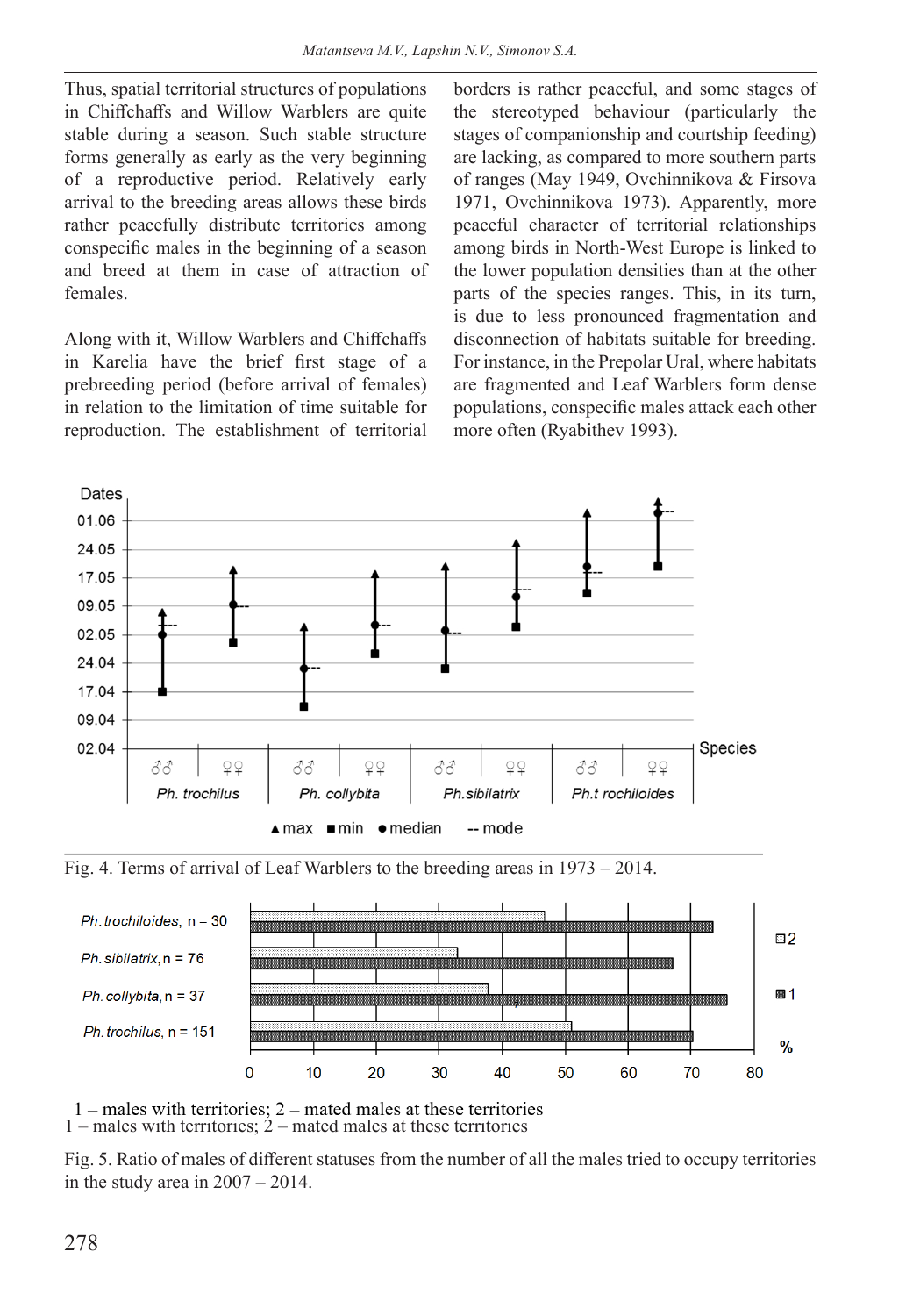*Specifics of the territorial behaviour of Leaf Warblers settled in the region of investigations relatively recently*. Wood Warblers and Greenish Warblers, as we noted above, settled in Karelia as a breeding area relatively recently, and their adaptations to local conditions are not considered as well developed. Besides that, this region is located at the northern periphery of the species ranges, and specifics of North also influence on biology of these birds. The main characteristics of the territorial behaviour of Wood Warblers and Greenish Warblers in Karelia are listed below.

1. Wood Warbler and Greenish Warbler males keep high degree of mobility during a season. So, Wood Warbler males more often change places of singing during a reproductive period than other Leaf Warbler males (Fig. 6). According to the data of long-term observations in Karelia, as was partly reported earlier (Lapshin 2005), polyterritoriality is very typical for Wood Warblers, when unmated males move between territories in limits of tens and hundreds meters and even father.

The degree of mobility of Greenish Warblers is rather high as well. But, in contrast to Wood Warbler males, they usually occupy large territories and move freely within their borders (Fig. 7). Probably, high mobility of Wood Warbler males promotes them to meet females under the conditions of their relatively low and unstable number that is typical for a periphery of a species range. Actually, an encounter with a female is a really seldom event in such



Fig. 6. Change of places of singing (1, 2, etc.) during a season in Wood Warblers. Examples for some different controlled males are indicated by the lines of different types (2007 – 2014).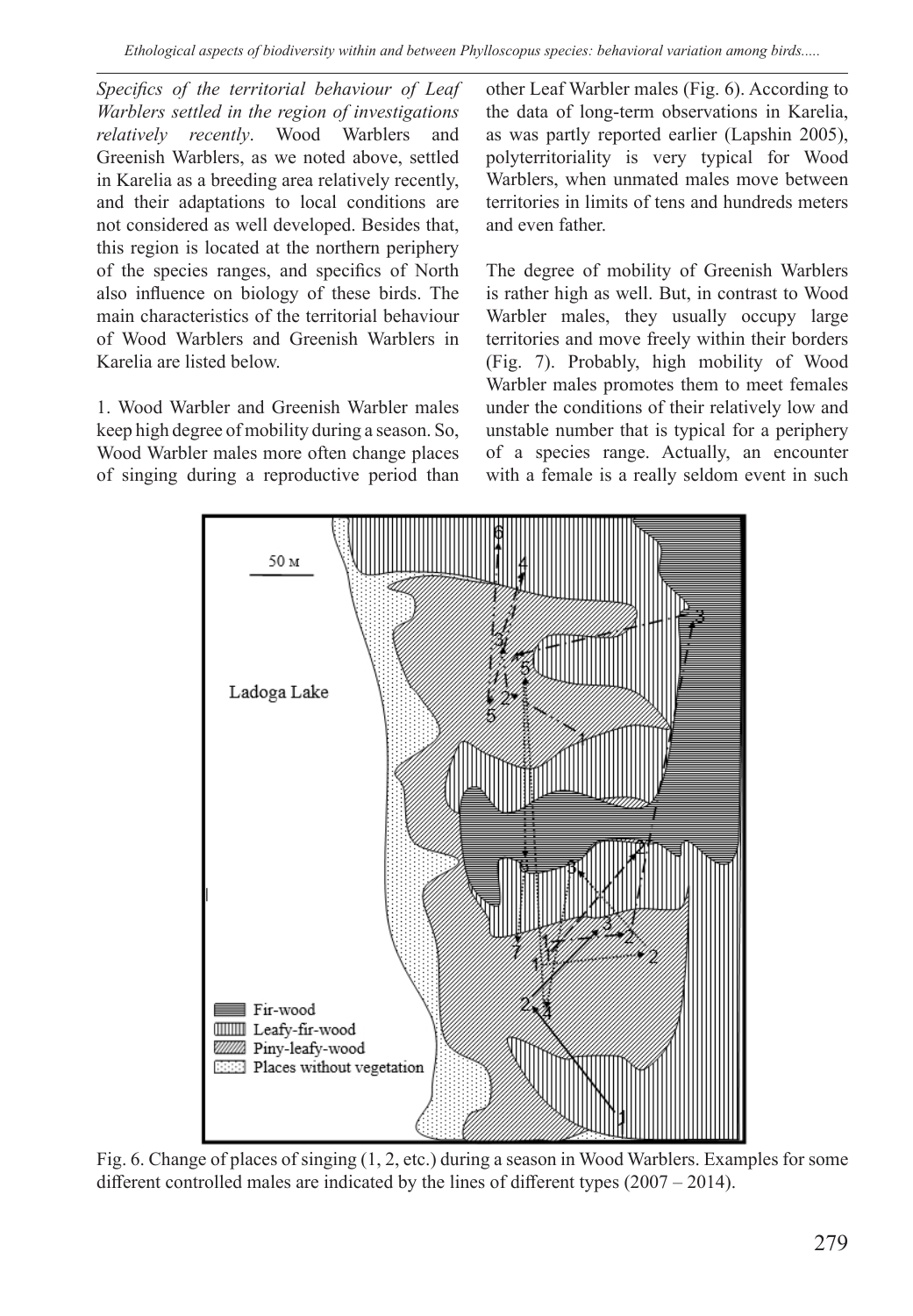conditions, and the great number of Greenish Warbler males is indicative of that (Fig. 5).

2. Most of the territories of Wood Warblers are very unstable: they noticeably shift in space during a season (Fig. 6) and significantly vary in sizes (Table 1). The territory borders of Greenish Warblers are also quite movable. It is hard to define the preferable places of singing according to which we can determine the territory borders for birds of this species. These borders are as if 'degraded'.

3. The number of Wood Warblers and Greenish Warblers significantly vary from year to year (Lapshin 2001) and this is especially typical for females (these number fluctuations are much bigger than in other relative species whereas Wood Warblers and Greenish Warblers live here close to the very edge of their species ranges) (Lapshin et al. 2013). In this connection in some years a lot of males, even seized territories, remain unmated (Fig. 5).



Thus, there are certain characteristics of the territorial behaviour of Wood Warblers and Greenish Warblers, which promote high plasticity of their territorial structure. This may be the evidence of 'insufficient readiness' of these birds to the conditions relatively new to them. Nevertheless, it is more probable, that such behavioural features help birds to cope with new factors, including conditions of new regions.

### **CONCLUSIONS**

According to the results of this study, we can formulate the next conclusions:

1. The territorial behaviour of the model species has a quite high degree of plasticity.

2. The Leaf Warblers occupied the northern parts of the current species ranges relatively recently form more labile territorial structures of their populations than the Leaf Warblers that had been inhabiting in this region for evolutionary



Fir-wood **IIIIIIIIII** Leafy-fir-wood Piny-leafy-wood

**EXECUTE:** Places without vegetation

This male had a territory of big area, the borders of which are drawn a line around the extreme locations of its singing. The territory borders were not strictly 'fastened' - the male freely moved within the territory  $($ , at that he sang more often in its widened part (obscured), close to the nest  $(\bullet)$ 

Fig. 7. The example of a Greenish Warbler male's territory.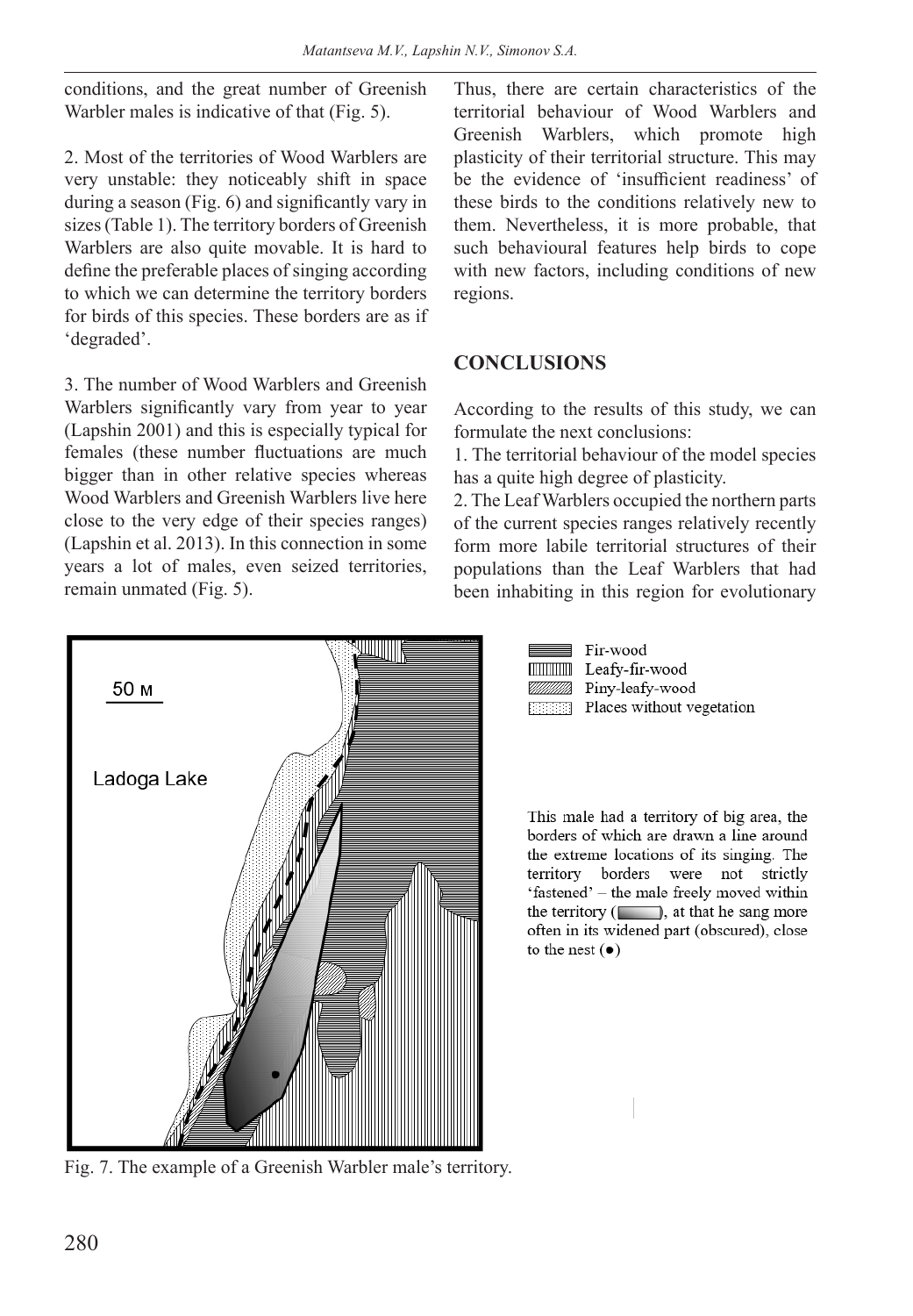#### long time.

3. Diversity of the behavioural options is an important prerequisite of bird adaptations to changing environmental conditions and settlement in new habitats.

Indeed, the obtained data are indicative of a high plasticity of the model objects. They react to every change of environmental conditions (the level of social tension in populations and population density, habitat structure and volume of suitable places, remoteness of range borders and the degree of adaptiveness to the certain conditions) and change their behaviour correspondingly.

We may conclude, that the plasticity of territorial systems and variety of behavioural reactions in Leaf Warblers along with other adaptations allow maintenance of their populations even in not optimal conditions. This is relevant to relationships within and between species: (1) variety of territorial patterns of conspecifics lets them inhabit quite different sites in the vast ranges, and (2) behavioral variations among different species give them a possibility to settle at the same place.

Compared to conspecifics from the central parts of the ranges, birds in Karelia have a short prebreeding period, less aggressive ways to establish territorial borders, the simplified process of stereotype pair formation. Such reduction of territoriality is mainly caused by the limitation of time suitable for breeding and relatively low population densities in the northern regions. Concerning interspecific variations, Willow Warblers and Chiffchaffs (common species that have been inhabiting the region for evolutionary long time) form highly stable territorial structures, whereas Wood Warblers and Greenish Warblers (species that settled in the region recently) form more labile territorial structures and thus are able to move during a breeding season in search of potential reproductive partners. Besides, the behaviour of Leaf Warblers also varied depending on the level of social tension in populations, habitat structure and volume of sites suitable for

nesting and foraging. Undoubtedly, behavioural diversity is essential for sustaining population stability, changing the borders of species ranges and settlement in new habitats.

#### **ACKNOWLEDGEMENT**

We gratefully thank all the researchers and assistants participated in trapping and ringing birds for their helping in our work and anonymous experts for reviewing our paper. We also thank the leadership of the Institute of Biology, Karelian Research Centre, Russian Academy of Sciences, for financial support for the investigations and material resources. Furthermore, the reported study was partially supported by RFBR, project NN. 06-05-64368, 12-04-31872 and 15-05-03493\_a.

#### **REFERENCES**

- Bianchi V.L. 1914. Птицы, наблюдавшиеся в Олонецкой губернии в июне 1911 года (Birds observed in Government Olonets in June 1911). *Ornithologichesky vestnik*, 3: 167 – 173. (In Russian).
- Büchner E.A. 1887. Die Vögel des St.- Petersburger Gouvernements. Beitr. Russ. Reiches. Folge 3. Bd. 2: 1 – 150.
- Enemar A., Klaesson P., Sjöstrand B. 1979. Accuracy and efficiency of mapping territorial Willow Warblers Phylloscopus trochilus: a case study. *Oicos*, 33: 176 – 181.
- Geissbühler W. 1954. Beitrag zur biologie des Zilpzalps, *Phylloscopus collybita*. *Orn. Beob.*, 51: 71 – 99.
- Glutz von Blotzheim U.N., Bauer K.M. 1993. Handbuch der Vögel Mitteleuropas. Aula-Verlag, Wiesbaden, 12/II, Passeriformes (3. Teil). Sylviidae: 1 – 1459.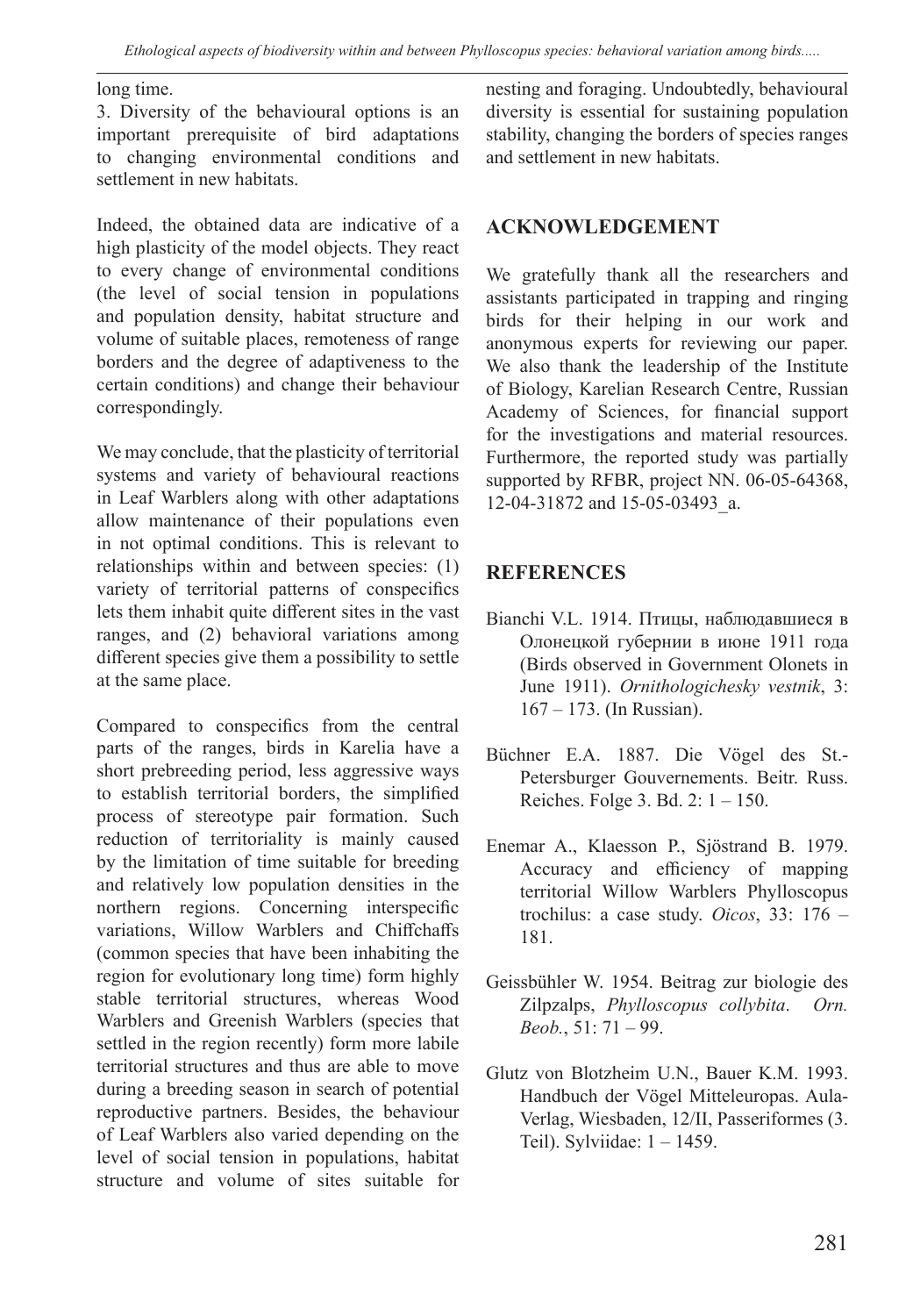- Howard H.E. 1920. Territory in bird life. London: 1 – 308.
- Jakobsson S. 1988. Territory fidelity of Willow Warbler (*Phylloscopus trochilus*) males and success in competition over territories. *Behav. Ecol. Sociobiol.,* 22: 79 – 84.
- Lapshin N.V. 1978. Поведение пеночкивеснички в предгнездовой период (Behaviour of Willow Warblers in a prebreeding period). In: Fauna and ecology of birds and mammals of taiga North-West USSR. Petrozavodsk: 32 – 39. (In Russian).
- Lapshin N.V. 2000. Biology of the Chiffchaff *Phylloscopus collybita* in the taiga zone of north-western Russia. *Avian Ecol. Behav*.,  $4: 1 - 30.$
- Lapshin N.V. 2001. Изучение годовых циклов дальних трансконтинентальных мигрантов Палеарктики (на примере пеночек рода *Phylloscopus* Карелии) (The study of annual cycles of far transcontinental migratory birds of Palearctic (in example of *Phylloscopus* warblers of Karelia)). Achievements and problems of ornithology of Northern Eurasia on a boundary of centuries. The Works of the International Conference «Urgent problems of birds' study and protection in East Europe and Northern Asia». Kazan': 394 – 412. (In Russian; resume in English).
- Lapshin N.V. 2004. Биология зеленой пеночки *Phylloscopus trochiloides* (Passeriformes, Sylviidae) в Карелии (Biology of the Greenish Warbler, *Phylloscopus trochiloides* (Passeriformes, Sylviidae), from Karelia). *Zool. Journal,* 83 (6): 715 – 724. (In Russian; abstract in English).
- Lapshin N.V. 2005. Biology of the Wood Warbler *Phylloscopus sibilatrix* (Berchst.) in the taiga zone of north-western Russia. *Avian Ecol. Behav*., 13: 25 – 46.
- Lapshin N.V. 2009. Specific features of annual cycles in long-distance migrant birds living at the range boundary: the example of the Wood Warbler, *Phylloscopus sibilatrix*, in the taiga zone of Northwestern Russia. *Russian journal of ecology*, 3: 1 – 7.
- Lapshin N.V., Topchieva L.V., Matantseva M.V., Simonov S.A., Malysheva I.E., Kancerova N.P. 2013. Ecological features of migrating Passerines (analysis with molecular biology techniques involved). *Biology Bulletin*, 40  $(10): 815 - 822.$
- May D.J. 1949. Studies on a community of Willow Warblers. Ibis,  $1(1)$ : 24 – 54.
- Odum E., Kuenzler R. 1955. Measurement of territory and home range size in birds. *Ari*, 72 (2): 128 – 137.
- Ovchinnikova N.P. 1973. Способы установления токовых и гнездовых участков и взаимоотношения между самцами пеночек-трещоток (The ways of establishment of demonstrated and foraging territories and relationships between males in Wood Warblers). Vestnik LGU, 3: 19 – 24. (In Russian).
- Ovchinnikova N.P., Firsova L.V. 1971. Весеннее территориальное поведение самцов пеночек-трещоток (The spring territorial behaviour of Wood Warbler males). *Uchenye zapiski LGU*, 50: 179 – 185. (In Russian).
- Piotrowska M., Wesołowsky T. 1989. The breeding ecology and behaviour of the Chiffchaff *Phylloscopus collybita* in primeval and managed stands of Białowieza Forest (Poland). *Acta Ornithol.*, 25: 25 – 76.
- Radesäter T., Jakobsson S. 1989. Song rate correlations of replacement territorial Willow Warblers *Phylloscopus trochilus*. *Ornis Scand.,* 20: 71 – 73.